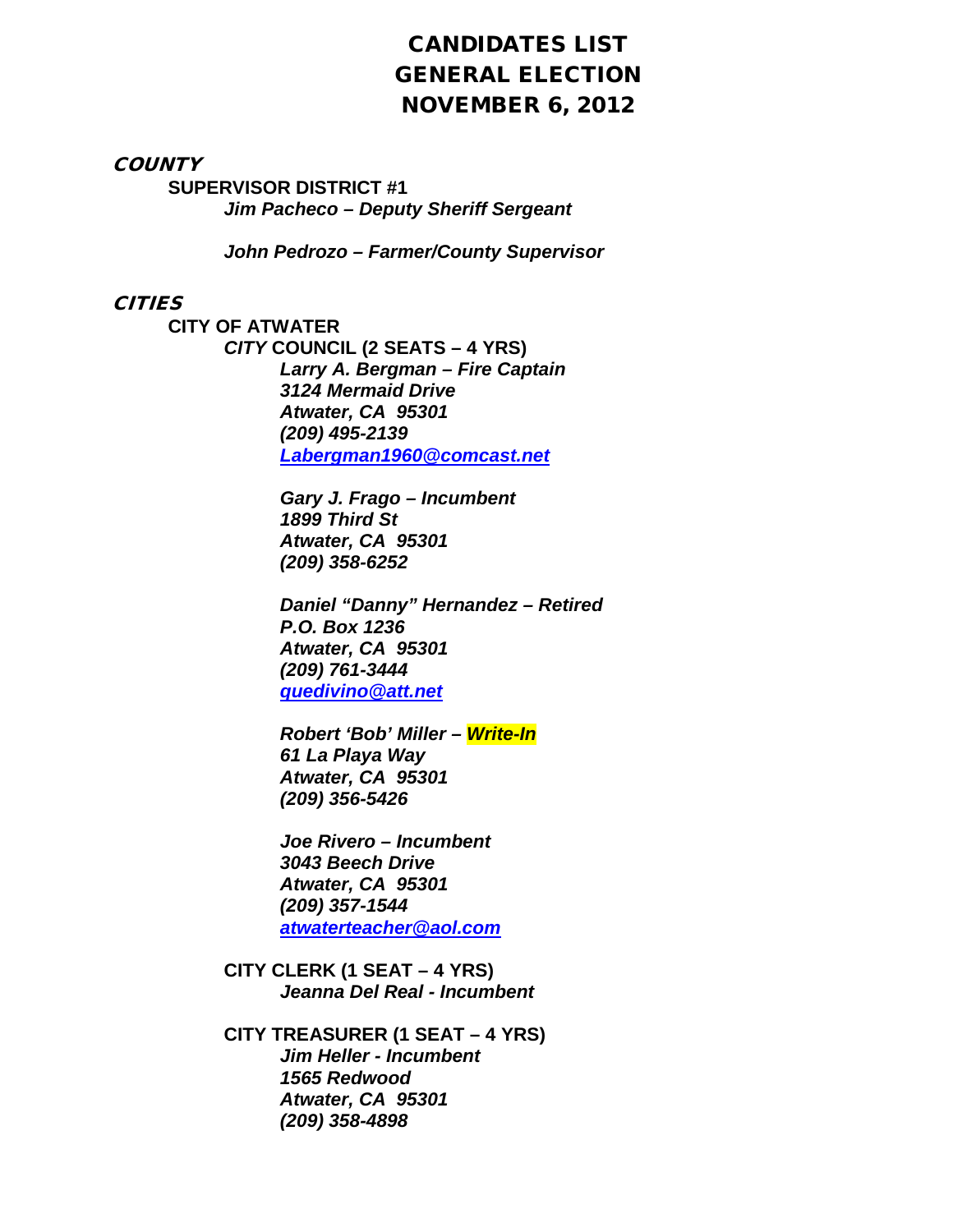**CITY OF DOS PALOS**

**MAYOR (1 SEAT – 4 YRS)** *Johnny Mays – Councilmember 2234 Santos Street Dos Palos, CA 93620 (209) 479-2757*

**CITY COUNCIL (2 SEATS – 4 YRS)** *Jerry Antonetti – Incumbent 1226 Golden Gate Dos Palos, CA 93620 (209) 710-7881 [jantonetti@dospalos.org](mailto:jantonetti@dospalos.org)*

> *Clint S. Dona – Business Owner 1658 Blossom St P O Box 32 Dos Palos, CA 93620 (209) 364-5196*

*Michael McGlynn - Educator 939 Fir Avenue Dos Palos, CA 93620 (209) 392-9337*

*Alice F. Thompson - Incumbent 1133 Wilson Avenue Dos Palos, CA 93620*

## **CITY OF GUSTINE**

**MAYOR (1 SEAT – 2 YRS)** *Dennis J. Brazil - Incumbent 1080 Steele Avenue Gustine, CA 95322 (209) 769-8853 [Dennis.brazil@kagomeusa.com](mailto:Dennis.brazil@kagomeusa.com)*

#### **CITY COUNCIL (2 SEATS – 4 YRS)**

*Julie (Bonta) Anderson – Educator 1320 Bonta Avenue Gustine, CA 95322 (209) 509-6430 [juliebonta@sbcglobal.net](mailto:juliebonta@sbcglobal.net)*

*Lynn Schultz – Incumbent 1250 North Ave Gustine, CA 95322 (209) 854-6227*

*Joe Oliveira - Incumbent 105 Linden Ave Gustine, CA 95322* **(***209) 854-3453*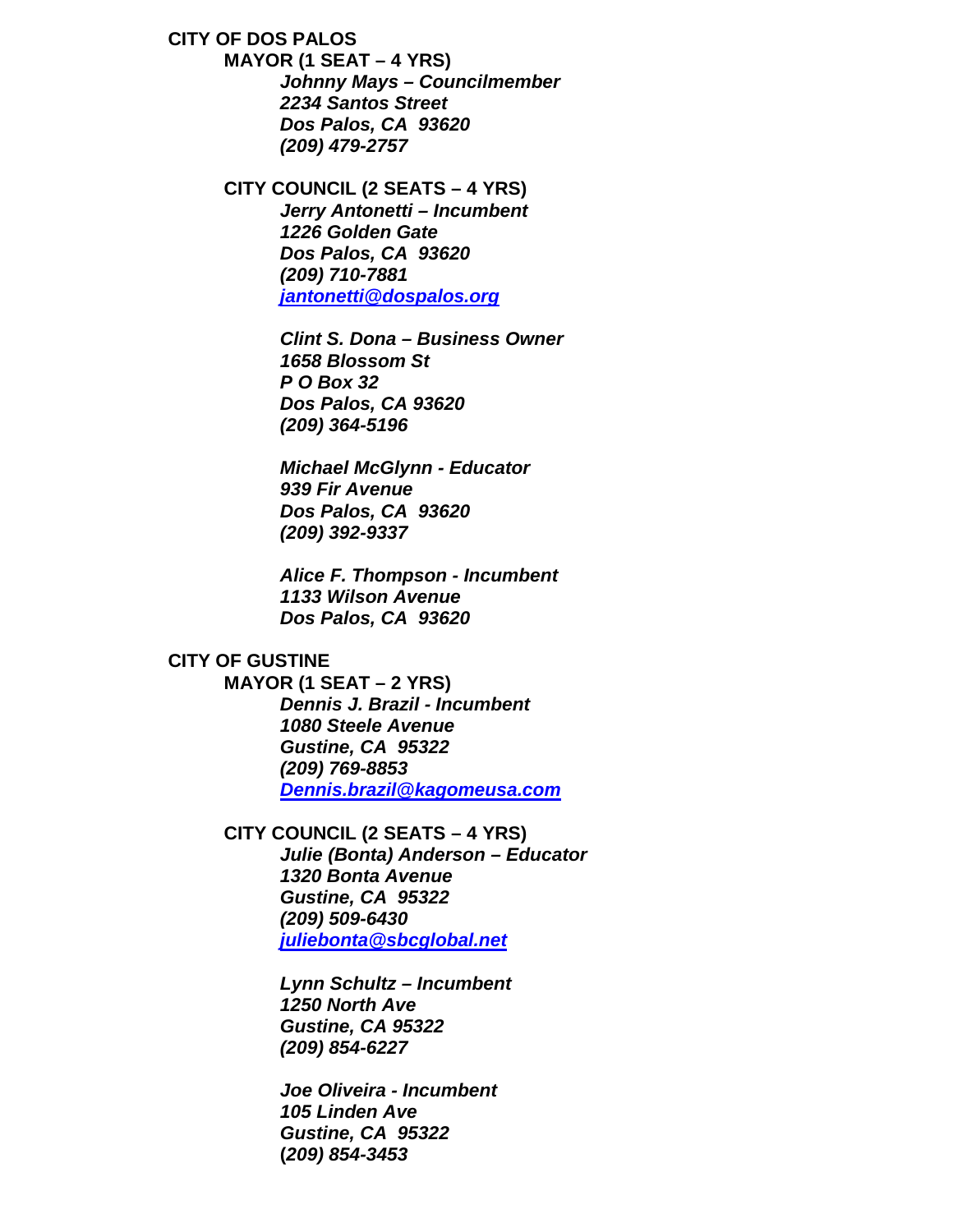**CITY OF LIVINGSTON MAYOR (1 SEAT – 2 YRS)** *Rodrigo Espinoza – Business Owner/Farmer 1401 Swan Street Livingston, CA 95334 (209) 652-2243 [Espinoza.city@gmail.com](mailto:Espinoza.city@gmail.com)*

> *Mike Sperry – Livingston Business Owner [bigmikesto@hotmail.com](mailto:bigmikesto@hotmail.com)*

**CITY COUNCIL (3 SEATS – 4 YRS)** *Nemesio Alcazar Jr. P.O. Box 513 Livingston, CA 95334 (209) 683-7467 [Nemesioforlcc2012@gmail.com](mailto:Nemesioforlcc2012@gmail.com)*

> *Theresa Land* **–** *Incumbent 995 Hilltop Avenue Livingston, CA 95324 (209) 394-1774 [ktland@charter.net](mailto:ktland@charter.net)*

*David F. Mendoza – U.S. Postal Service 2884 Franquette Court Livingston, CA 95334 [dmfmendoza@sbcglobal.net](mailto:dmfmendoza@sbcglobal.net)*

*Romey Phangureh 742 Montcliff Way Livingston, CA 95334 (209) 676-8659 [Romey.phangureh@gmail.com](mailto:Romey.phangureh@gmail.com)*

*Arturo Sicairos – Business Owner 639 Cherrywood Way Livingston, CA 95334 (209) 383-9400*

*Jim (Jimmy) Soria – Retired Police Officer 2868 Franquette Court Livingston, CA 95334 (209) 620-9430 [hectorjsoria@yahoo.com](mailto:hectorjsoria@yahoo.com)*

**CITY CLERK (1 SEAT – 4 YRS)** *Antonio M. Silva – Appointed Incumbent 727 2nd Street Livingston, CA 95334 (209) 564-1287*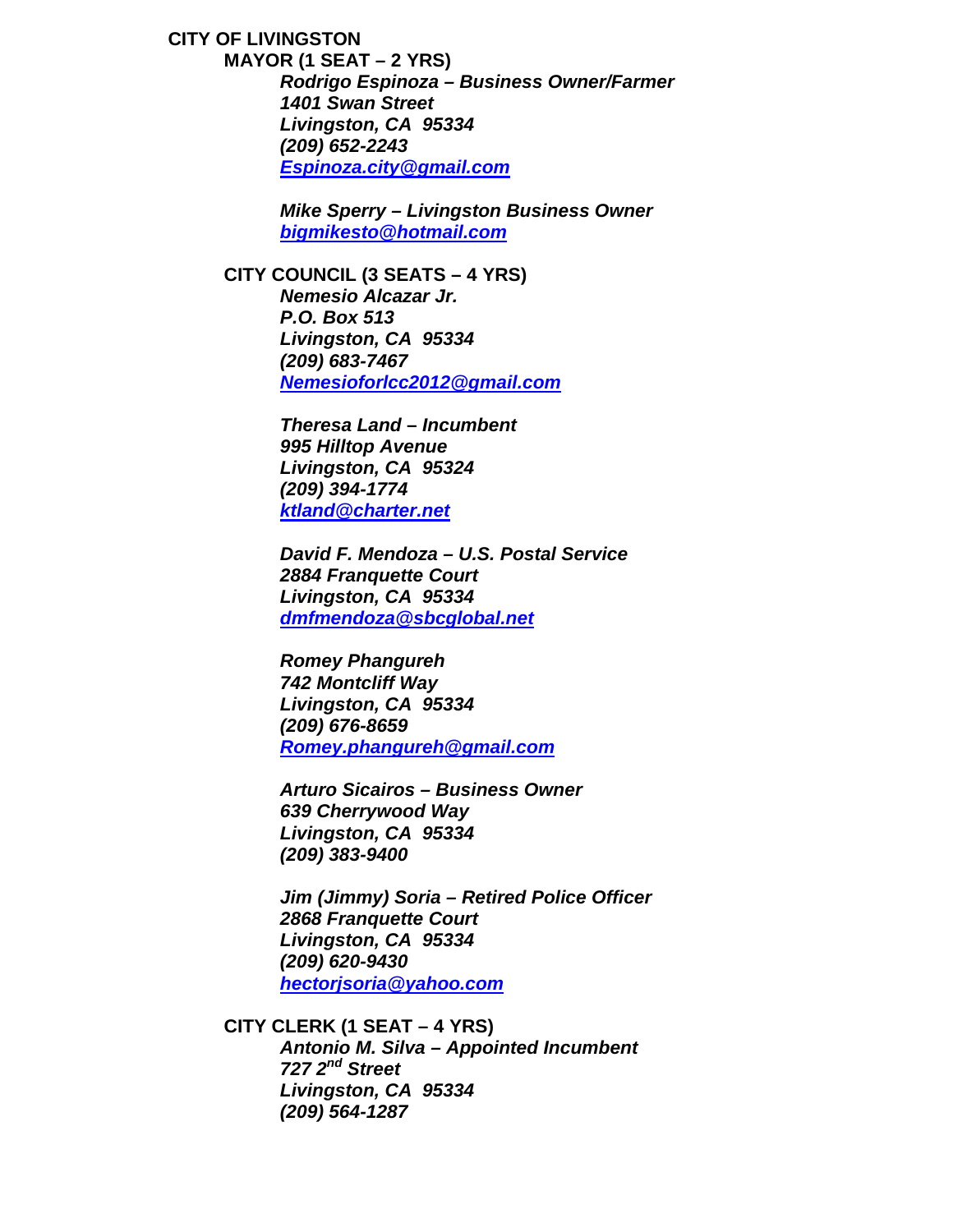# **CITY TREASURER (1 SEAT – 4 YRS)**

*Maria C. Ribeiro – Business Owner 735 2nd Street Livingston, CA 95334 (209) 769-1394*

*Katherine Schell – Substitute Teacher P.O. Box 163 Livingston, CA 95334 [thegardeningsnail@yahoo.com](mailto:thegardeningsnail@yahoo.com)*

*Warren B. Urnberg – Retired USAF 1331 8th Street Livingston, CA 95334 (209) 394-8506*

# **CITY OF LOS BANOS**

**MAYOR (1 SEAT – 2 YRS)** *Joe Sousa – Councilmember 2040 Princeton Court Los Banos, CA 93635 (209) 826-6115 [joehsousa@yahoo.com](mailto:joehsousa@yahoo.com)*

> *Mike Villalta - Incumbent 763 Texas Los Banos, CA 93635 (209) 509-5221*

## **CITY COUNCIL (2 SEATS – 4 YRS)** *Arkady Faktorovich – Retired Engineer PO Box 901 Los Banos, CA 93635*

*Stephen Hammond – Pastor 1832 St Patricks Los Banos, CA 93635 (209) 827-0391*

*Elizabeth Stonegrove - Incumbent 2020 Smokey Dr Los Banos, CA 93635 [elizabethjanestone@gmail.com](mailto:elizabethjanestone@gmail.com)*

*Deborah Lewis – City Planning Commissioner P.O. Box 2684 Los Banos, CA 93635 (209) 509-8317*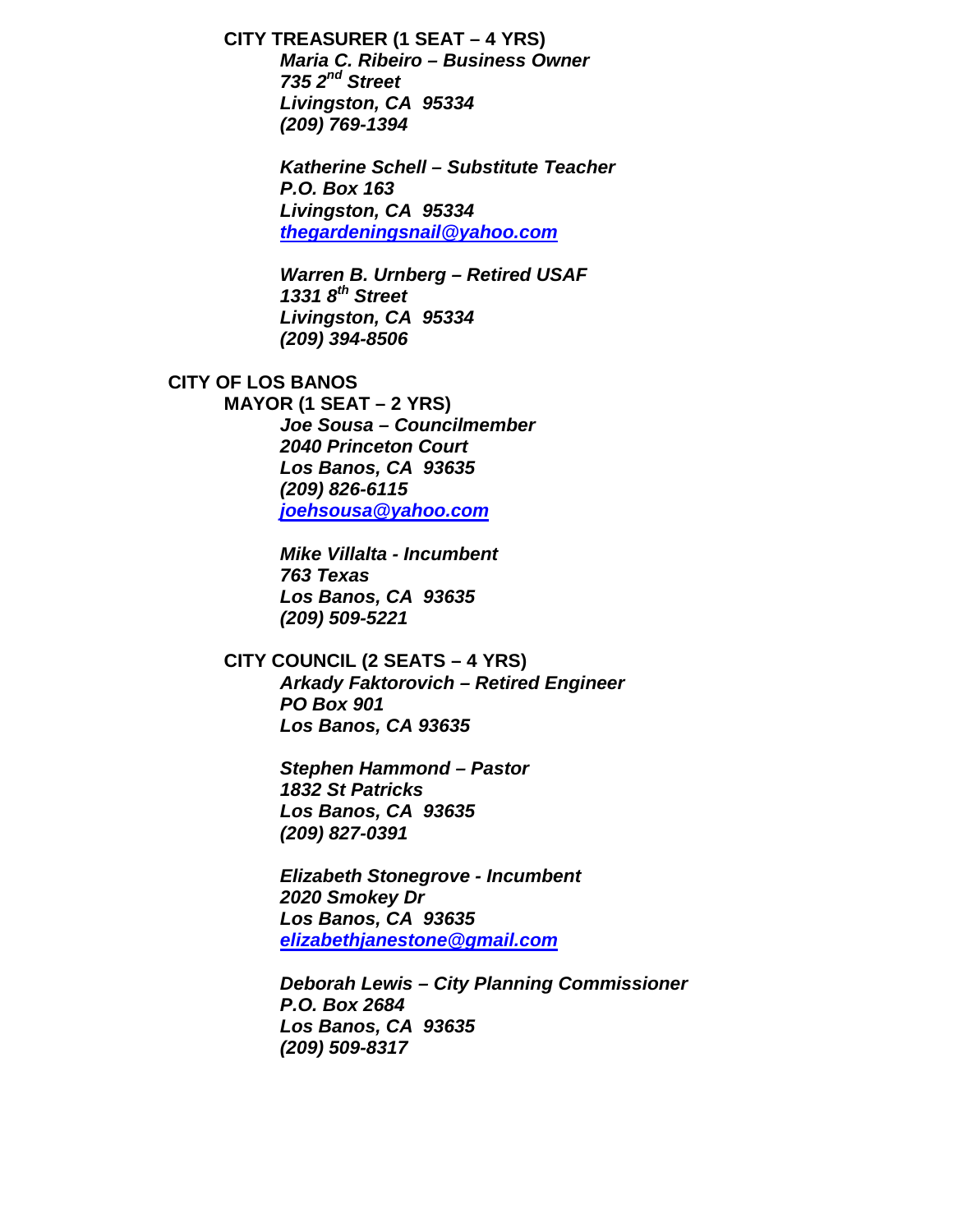# COUNTY WATER DISTRICTS

**HILMAR COUNTY WATER DISTRICT (2 SEATS – 4 YRS)** *James (Jim) Jones – Businessman 20129 Maynard Street Hilmar, CA 95324 (209) 988-9908 [pawpajj@aol.com](mailto:pawpajj@aol.com)*

> *Joe Sequeira – Incumbent 8548 Cameo Way Hilmar, CA 95324 (209) 988-4076*

*Patricia Sparks – Appointed Incumbent 7850 Cedar Lane Hilmar, CA 95324 (209) 634-3889*

### **SANTA NELLA COUNTY WATER DISTRICT (3 SEATS – 4 YRS (LONG TERM))**

*Rocco DiConza – Incumbent - LT 29138 Monterey Court Santa Nella, CA 95322 (209) 827-3573*

*Thomas Hallinan – Appointed Incumbent – LT 29164 Santa Domingo Street Santa Nella, CA 95322 (209) 827-2740*

*Robert Heslop – Animal Control Officer – LT 29409 Sonora Drive Santa Nella, CA 95322 (408) 690-2157*

*Stephen Landry – Stationary Wastewater Engineer – LT*

*Peter Silvas – Incumbent – LT*

# COMMUNITY SERVICE DISTRICTS

**MIDWAY COMMUNITY SERVICE DISTRICT (2 SEATS – 4 YRS)**

*Adolfo Ochoa, Jr. – Realtor 8232 Christian Avenue Dos Palos, CA 93620 (209) 996-3547*

*Larry Reese – Incumbent*

*Barbara Weaver – Incumbent P.O. Box 357 So. Dos Palos, CA 93665*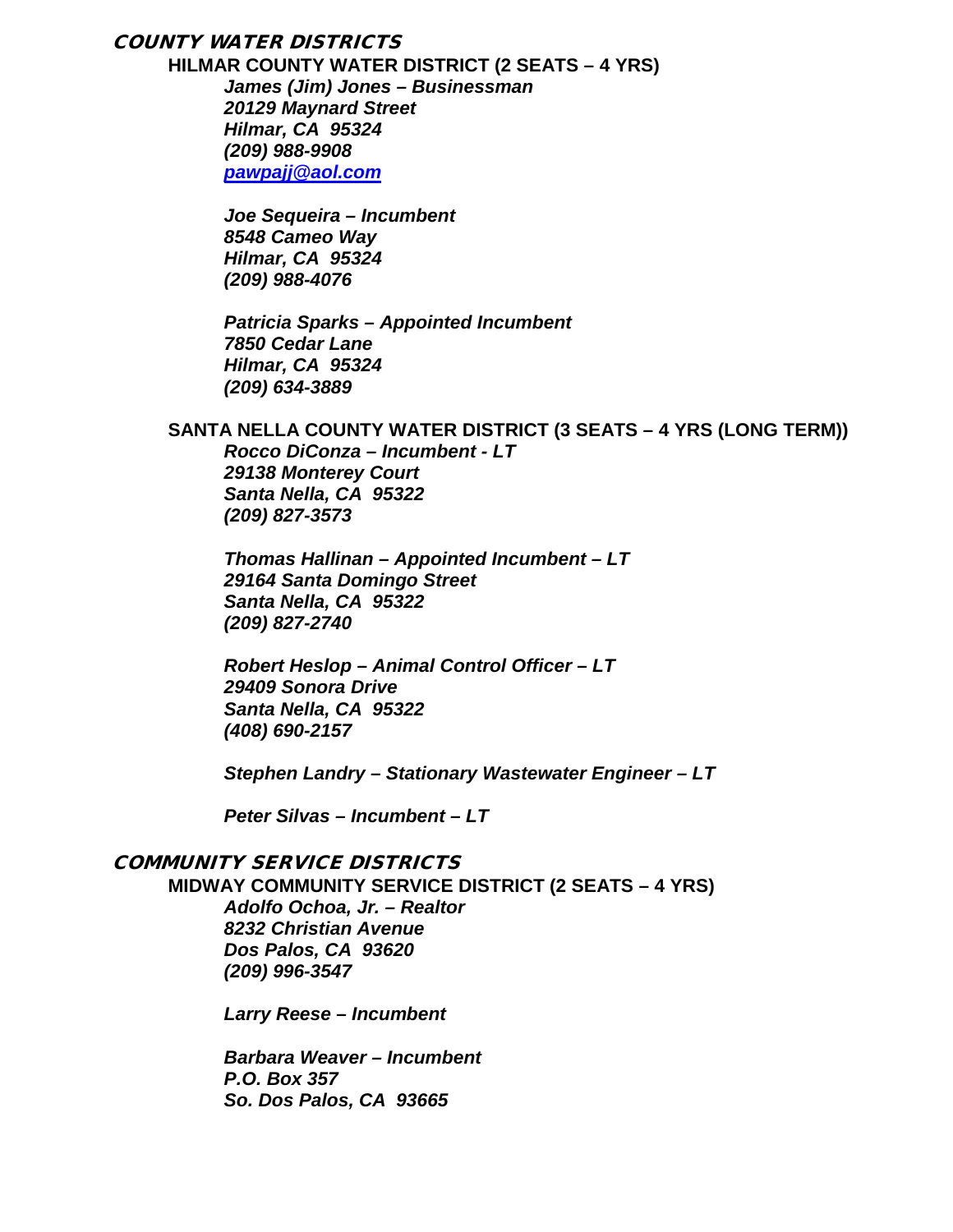### IRRIGATION DISTRICTS

**MERCED IRRIGATION DISTRICT DIVISION #2 (1 SEAT – 4 YRS)** *Scott Koehn – Sales Manager/Cattleman 3676 Bailey Avenue Merced, CA 95341 (209) 631-1536 [K2swk@yahoo.com](mailto:K2swk@yahoo.com)*

> *Gino Pedretti – Incumbent 1975 E. Roosevelt El Nido, CA 95317 (209) 723-5032*

### **DIVISION #4 (1 SEAT – 4 YRS)**

*Kevin Gonzalves – Farmer/Business Owner 9888 N. Buhach Road Winton, CA 95388 (209) 358-2488*

*Suzy Hultgren – Incumbent 8244 Palm Avenue Winton, CA 95388 (209) 769-8583*

#### **DIVISION #5 (1 SEAT – 4 YRS**

*Wil Hunter – Incumbent 1621 Lincoln Livingston, CA 95334 (209) 277-5840*

*Billy Pimentel – Diversified Farmer 7660 Hwy 140 Atwater, CA 95301 (209) 358-5721*

### ELEMENTARY/UNIFIED SCHOOL DISTRICTS

**DELHI UNIFIED SCHOOL DISTRICT (3 SEATS – 4 YRS)** *Fidel E. Cervantes – Appointed Incumbent 16452 Delhi Avenue Delhi, CA 95315 (209) 620-5878*

> *Felipe Espino III – School Counselor/Coach 9084 Freedom Court Delhi, CA 95315*

*Magdalena Reyes – Healthcare Professional 9084 Freedom Court Delhi, CA 95315*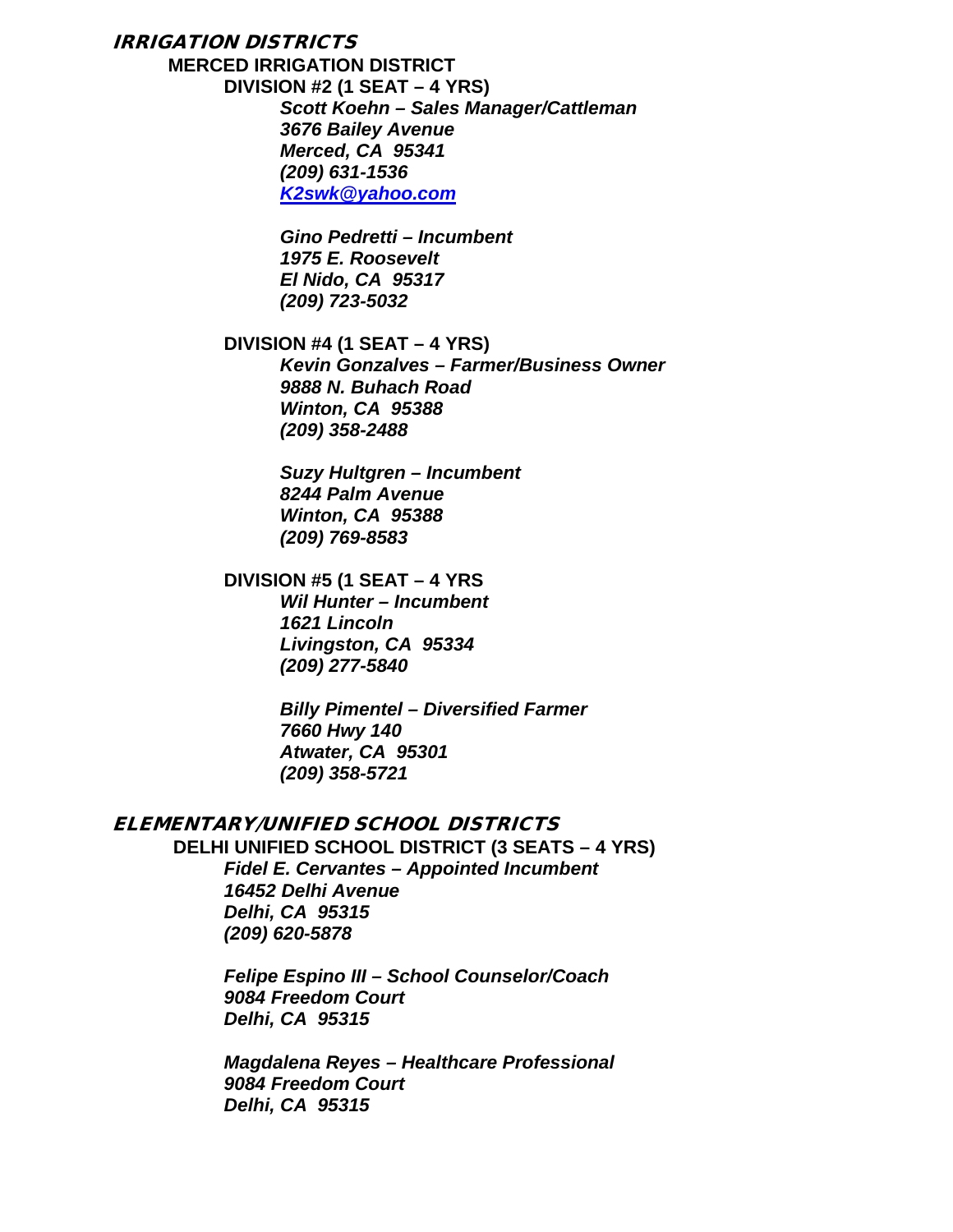*Lee Ridge – Incumbent 15827 El Capitan Way Delhi, CA 95315 (209) 667-1380*

*Patricia Rowan – Incumbent 16435 Harmony Ranch Drive Delhi, CA 95315*

*Enedina Ruiz – Private Investigator*

## **DOS PALOS-ORO LOMA JOINT UNIFIED SCHOOL (4 SEATS – 4 YRS)**

*Michael Bryant – Real Estate Agent 43675 Miller Avenue Dos Palos, CA 93620 (209) 261-4705*

*Joe Castillo – Incumbent 1701 Lynn Avenue Dos Palos, CA 93620 (209) 392-3648*

*Albert Catrina – Farmer (209) 387-4286*

*Eric Fontana – Incumbent 16192 N. Hudson Dos Palos, CA 93620 (209) 246-9250*

*Andrew Montez – Student 13318 Ormsby Road Firebaugh, CA (209) 509-5469*

*Bill Van Worth – Retired School Teacher 1133 San Jose Avenue Dos Palos, CA 93620 (209) 587-5661*

**GUSTINE UNIFIED SCHOOL DISTRICT TRUSTEE AREA #2 (1 SEAT – 4 YRS)** *David D. Galatro – Retired Educator 479 West Avenue Gustine, CA 95322 (209) 202-2669*

> *Ernie Longoria – Service General Manager 215 Via Piedmont Gustine, CA 95322 (209) 380-8134*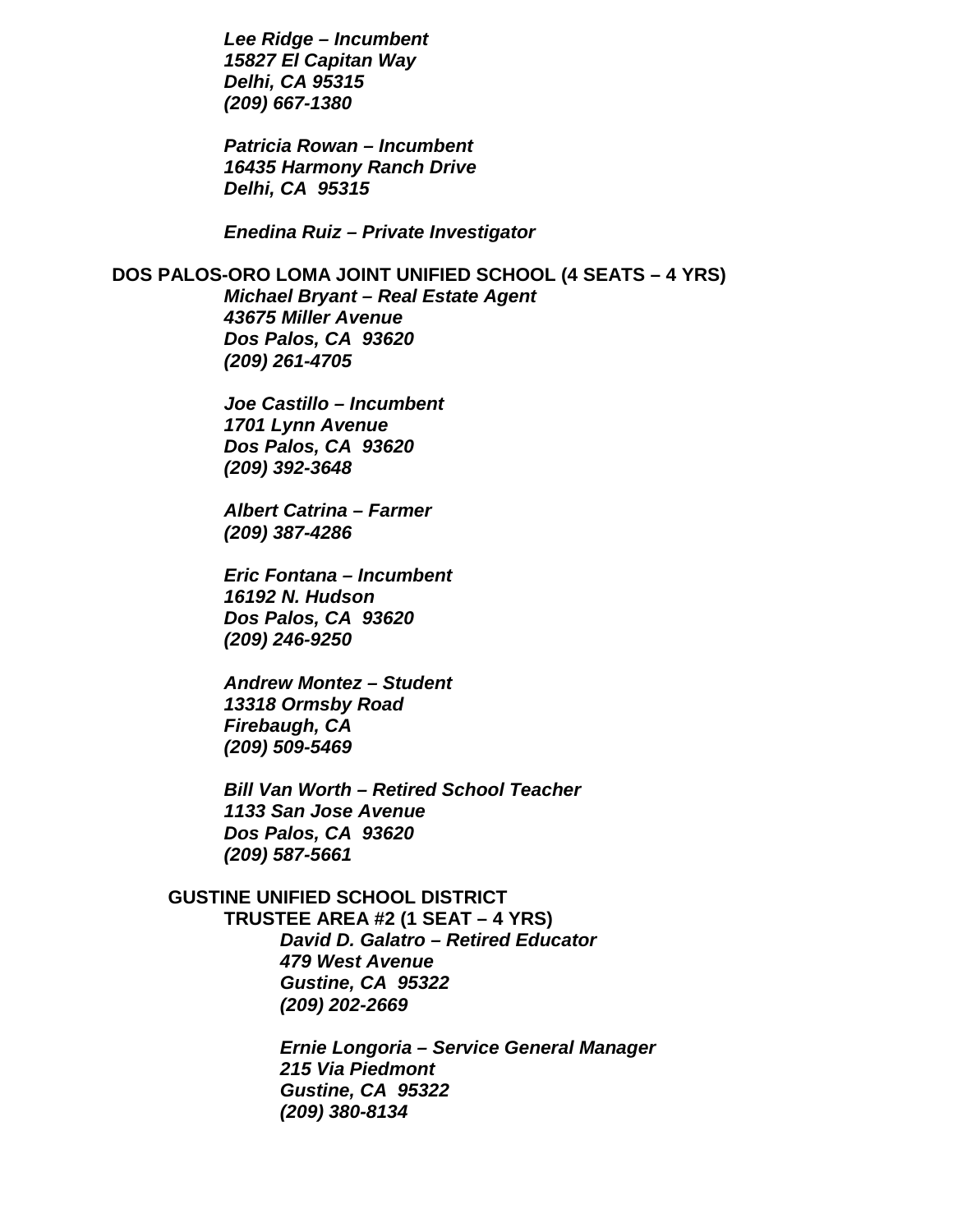*Sherri Marsigli – Quality Assurance Manager 820 North Avenue Gustine, CA 95322 (209) 854-1324*

**TRUSTEE AREA #3 (1 SEAT – 4 YRS)** *Pat Rocha – Incumbent 841 Ash Ave Gustine, CA 95322 (209) 854-3052 [patrocha@sbcglobal.net](mailto:patrocha@sbcglobal.net)*

> *William Cherry – Businessman 26885 W Hwy 140 Gustine, CA 95322 [williamcherry@yahoo.com](mailto:williamcherry@yahoo.com)*

### **TRUSTEE AREA #4 (1 SEAT – 4 YRS)**

*Rocco DiConza – Retired Businessman 29138 Monterey Court Santa Nella, CA 95322 (209) 827-3573*

*Richard Guimmond – Recreation Program Specialist 29139 Santa Domingo Santa Nella, CA 95322*

*Loretta Rose – Incumbent 28436 Pfitzer Rd Gustine, CA 95322 (209) 854-2788 [Lrose74@sbcglobal.net](mailto:Lrose74@sbcglobal.net)*

### **LIVINGSTON UNION ELEMENTARY SCHOOL DISTRICT**

**TRUSTEE AREA #3 (1 SEAT – 4 YRS)** *Isabel Garcia Todd – Incumbent 971 Fruitbasket Lane Livingston, CA 95334 (209) 756-0884*

> *Anne Land – Retired Teacher 1619 Citrus Ct Livingston, CA 95334 (209) 394-2358*

**LOS BANOS UNIFIED SCHOOL DISTRICT TRUSTEE AREA #2 (1 SEAT – 4 YRS)** *Thomas Higby – Engineer*

> *Tommy Jones – Retired Teacher 1348 El Camino Way Los Banos, CA 93635 (209) 827-1746*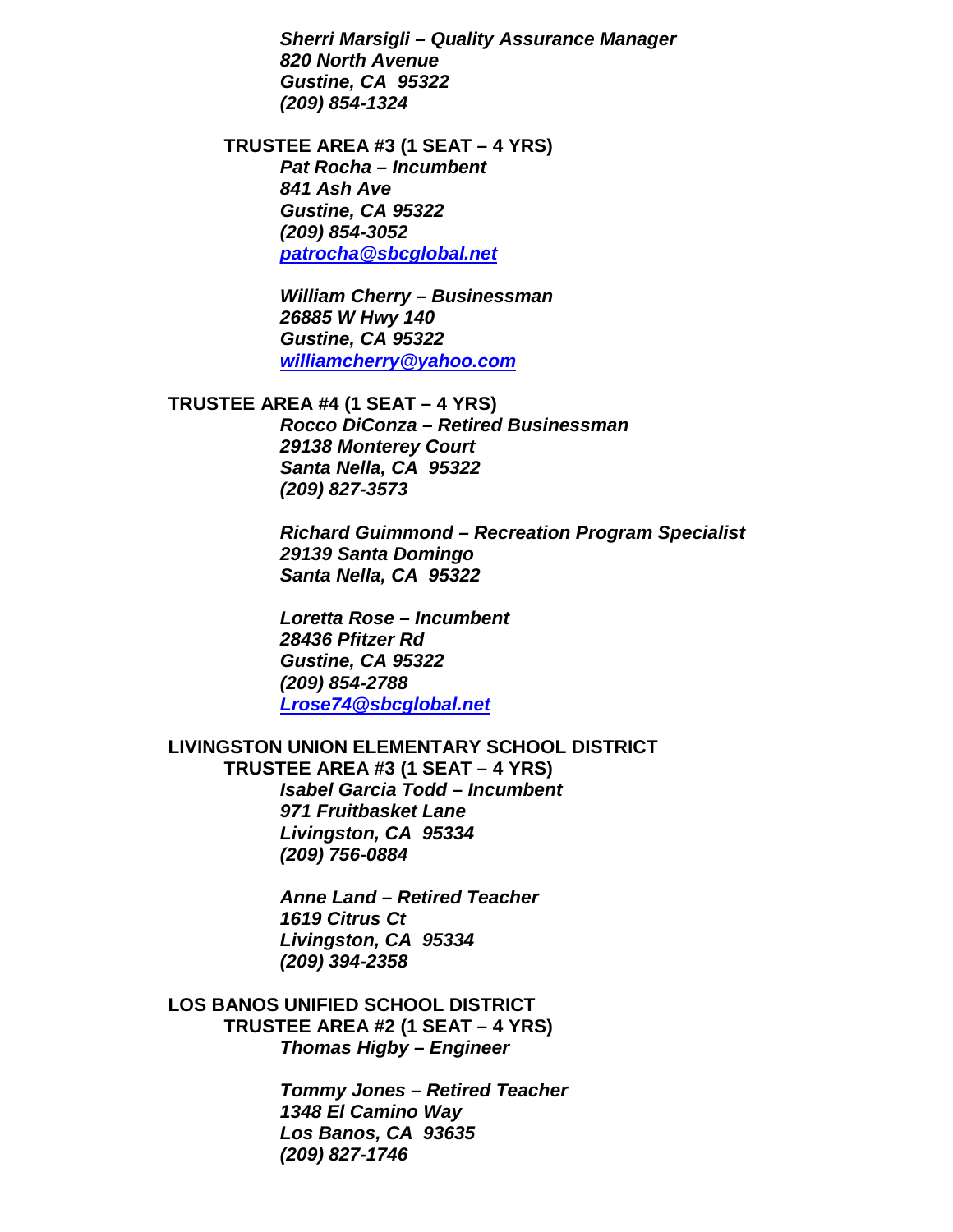**TRUSTEE AREA #4 (1 SEAT – 4 YRS)** *Colleen Menefee – Incumbent (209) 489-9202*

*Dominic J. Falasco - Attorney*

**TRUSTEE AREA #6 (1 SEAT – 4 YRS)** *Carole Duffy – Retired 1582 Persimmon Court Los Banos, CA 93635 (209) 710-8244*

> *Jack Vasquez – Incumbent 773 Tamarack Way Los Banos, CA 93635*

**MERCED CITY ELEMENTARY SCHOOL DISTRICT TRUSTEE AREA #4 (1 SEAT – 4 YRS)** *Bill Tripp – Paramedic*

> *Susan E. Walsh – Educator 23 W. Alexander Avenue, PMB 241 Merced, CA 95348 (209) 756-1473 [drwalsh@drsusanwalsh.com](mailto:drwalsh@drsusanwalsh.com)*

#### **PLANADA ELEMENTARY SCHOOL DISTRICT (2 SEATS – 4 YRS)**

*Lupe Rubalcava – Family Services Supervisor 9071 Topeka Street Planada, CA 95365 (209) 382-1686 [lupeannar@gmail.com](mailto:lupeannar@gmail.com)*

*Adrian Sanchez – Salesman 9531 Stanford Street Planada, CA 95365 (209) 382-2523*

*Ignacio N. Yanez – Incumbent P.O. Box 235 Planada, CA 95365 (209) 382-1008*

### **WINTON ELEMENTARY SCHOOL DISTRICT (3 SEATS – 4 YRS)**

*Bob Boesch – Incumbent 8394 Olive Avenue Winton, CA 95388 (209) 261-8444*

*Jack Daniel – Heavy Equipment Operator*

*Vera D. Munoz*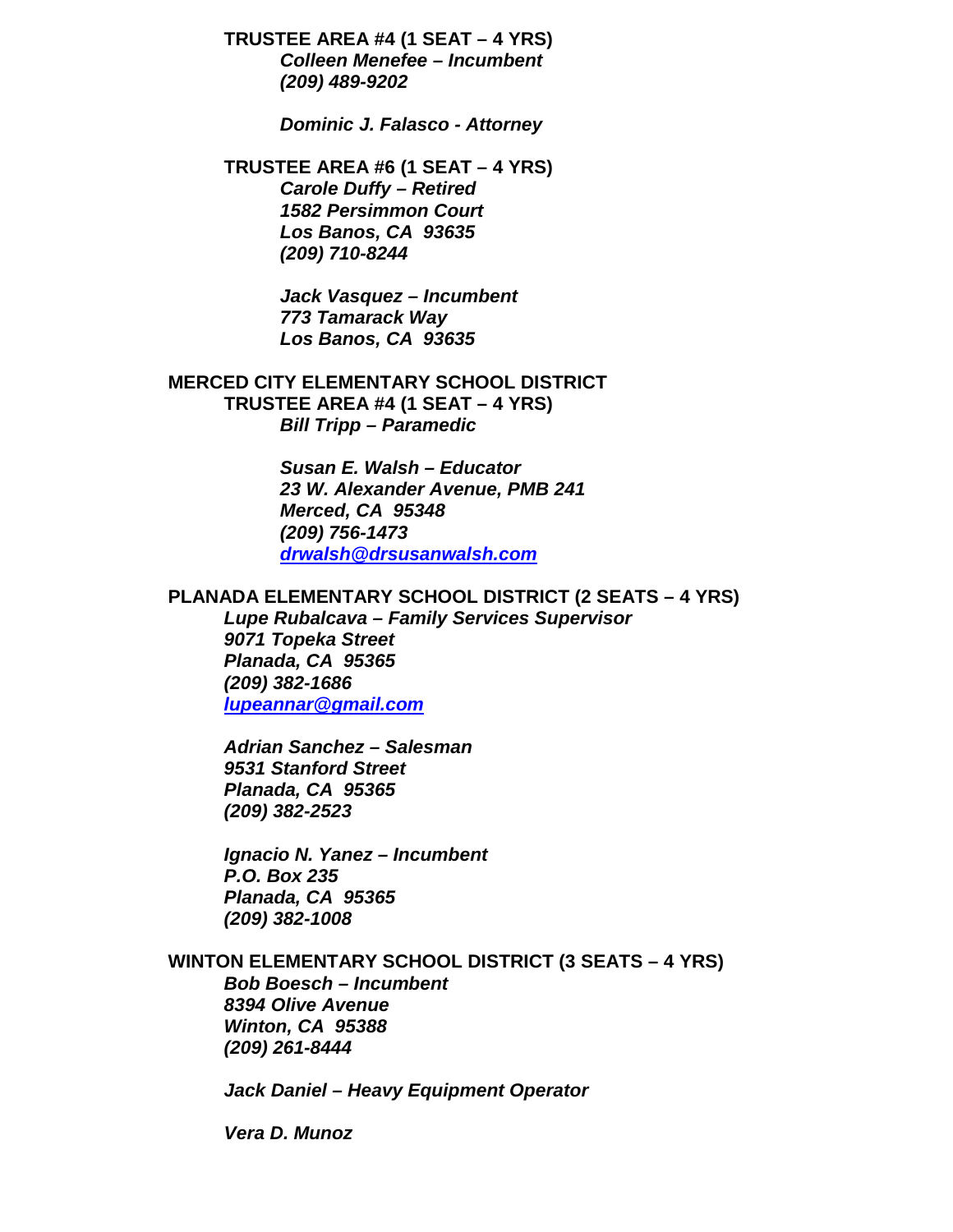*Kelly R. Thomas – Bookkeeper 7436 Grace Avenue Winton, CA 95388 (209) 261-4481 [kellythomas@midvalleypub.com](mailto:kellythomas@midvalleypub.com)*

# HIGH SCHOOL DISTRICTS **MERCED UNION HIGH SCHOOL DISTRICT**

**TRUSTEE AREA #4 (1 SEAT – 4 YRS)** *Mike Carpenter – Businessman 5576 Canyon Drive Merced, CA 95340 (209) 769-2007 [mcarpenter@lckinsurance.com](mailto:mcarpenter@lckinsurance.com)*

> *Dora Crane – Teacher 1234 La Playa Court Merced, CA 95348 (209) 233-2708*

### **TRUSTEE AREA #5 (1 SEAT – 2 YRS)**

*Kurt E. Kollmann – Appointed Incumbent 1924 Vistana Drive Atwater, CA 95301 (209) 722-8266*

*William G. Snyder III – Substitute Teacher 3103 Trindade Road Atwater, CA 95301 (209) 626-9627*

# COMMUNITY COLLEGE DISTRICTS

**MERCED COMMUNITY COLLEGE DISTRICT**

# **TRUSTEE AREA #3 (1 SEAT – 4 YRS)**

*Scott Camper – Commercial Insurance Agent 2830 Ardell Merced, CA 95348 (209) 761-7549*

*Gary M. Eno – Mortgage Originator 3337 G Street, Suite C Merced, CA 95340 (209) 658-2345*

*Wayne Hicks – Instructional Support Technician 5360 N. Utah Street*